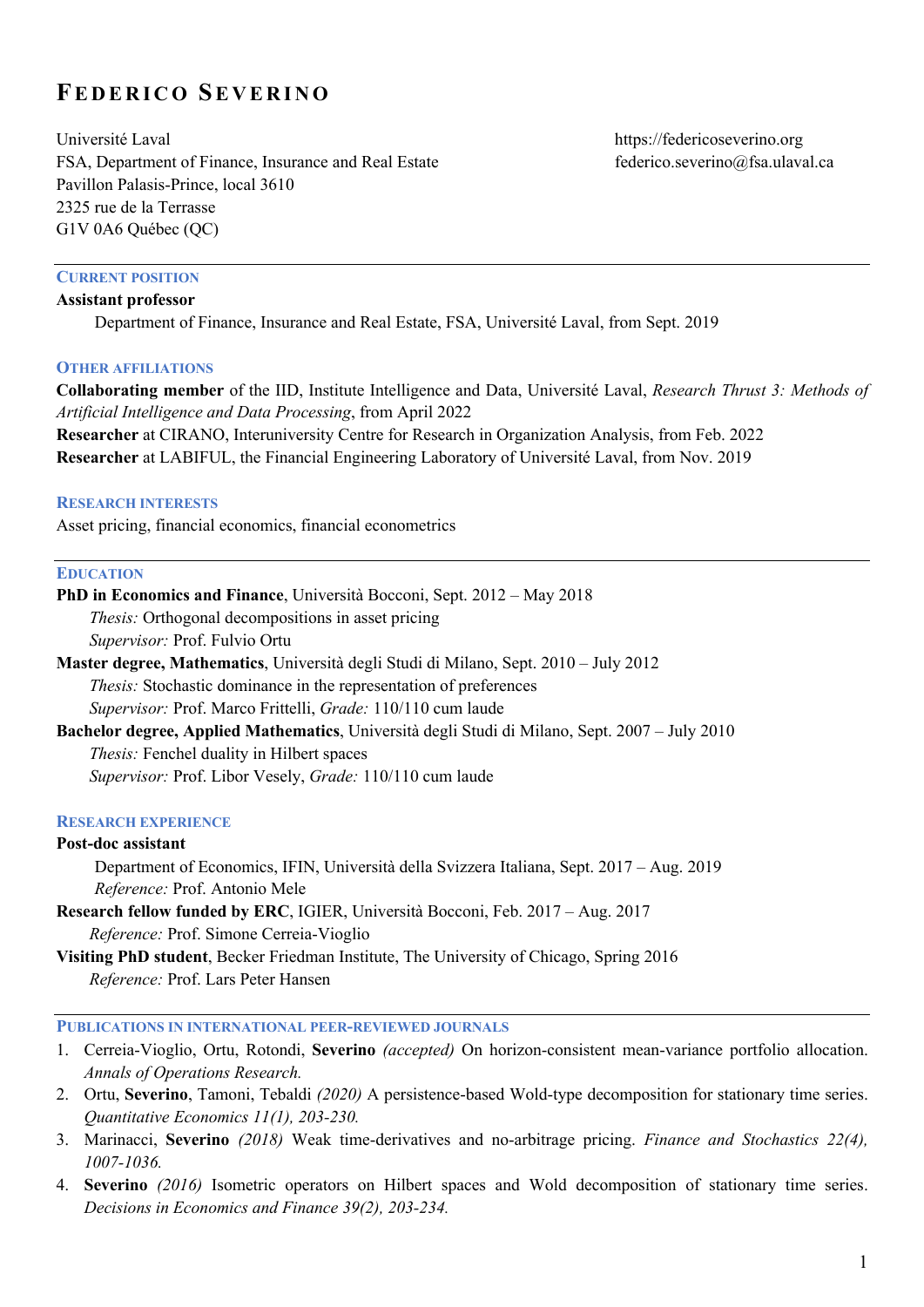## **BOOK CHAPTERS**

- 5. **Severino**, Thierry *(forthcoming)* Robo-advisors: a Big Data challenge.
- 6. Di Virgilio, Ortu, **Severino**, Tebaldi *(2019)* Optimal asset allocation with heterogeneous persistent shocks and myopic and intertemporal hedging demand. In book: *Behavioral finance: the coming of age* by *Itzhak Venezia, World Scientific.*

# **WORKING PAPERS**

- 7. **Severino**: Long-term risk with stochastic interest rates.
- 8. **Severino**, Cremona, Dadié: COVID-19 effects on the Canadian term structure of interest rates.
- 9. Cerreia-Vioglio, Ortu, **Severino**, Tebaldi: Multivariate Wold decompositions.

## **WORK IN PROGRESS**

- 10. Madotto, **Severino**: Heterogeneous awareness in financial markets.
- 11. Ortu, **Severino**, Tebaldi: Persistence-based Beveridge-Nelson decomposition.

# **TEACHING**

# **Instructor**

- *Responsible artificial intelligence* (forthcoming) Continuing education, Université Laval.
- *Machine learning in finance* (Winter 2022) Master and PhD course, Université Laval.
- *Machine learning in business administration* (Winter and Fall 2021) Master and PhD course, Université Laval.
- *Portfolio management* (Winter 2020, 2021) Bachelor course, Université Laval.
- *Corporate finance* (Winter 2020, 2021, 2022, Fall 2020) Master course, Université Laval.

# **Teaching assistant**

- *Financial engineering* (Fall 2018) Master course, Università della Svizzera Italiana.
- *Fixed income* (Fall 2017, 2018) Master course, Università della Svizzera Italiana.
- *Asset pricing 1* (Fall 2015, 2016) PhD course, Università Bocconi.
- *Quantitative finance and derivatives 1* (Fall 2014) Master course, Università Bocconi.
- *Introduction to probability* (Fall 2014, 2015, 2016) PhD course, Università Bocconi.
- *Advanced mathematics for economics and social sciences* (Fall 2013, 2014, 2015, 2016) Master course, Università Bocconi.

# **Students' supervision**

- Co-supervision of a Post-doc assistant (from 2021), Université Laval.
- Co-supervision of a PhD student (from 2021), Université Laval.
- Supervision of several Master and MBA theses (from 2020), Université Laval.
- Shared supervision of several Master theses (2016 2017), Università Bocconi.

## **Tutor**

*Mathematical analysis 2* (Spring 2012) Bachelor course, Università degli Studi di Milano.

# **FUNDING**

- *Faculty research spin-off grant,* Université Laval, 10000 \$, Feb 2022 April 2022.
- *Faculty research grant for postdoctoral scholars*, Université Laval, 10000 \$, Nov 2021 Oct. 2022.
- *Promotion of publication in journals rated A and B*, Université Laval, 1500 \$, May 2020 April 2021.
- *Insight Development Grant,* Social Sciences and Humanities Research Council (SSHRC), 60550 \$, June 2020 May 2022.
- *Research funding,* Chaire iA Groupe financier en assurance et services financiers, 20000 \$, June 2020 May 2022
- *Research support for new academics,* Fonds de recherche Québec Société et culture (FRQ-SC), 53975 \$, May 2020 – April 2023.
- *Faculty research starting grant for assistant professors,* Université Laval, 30000 \$, Oct. 2019 Sept. 2023.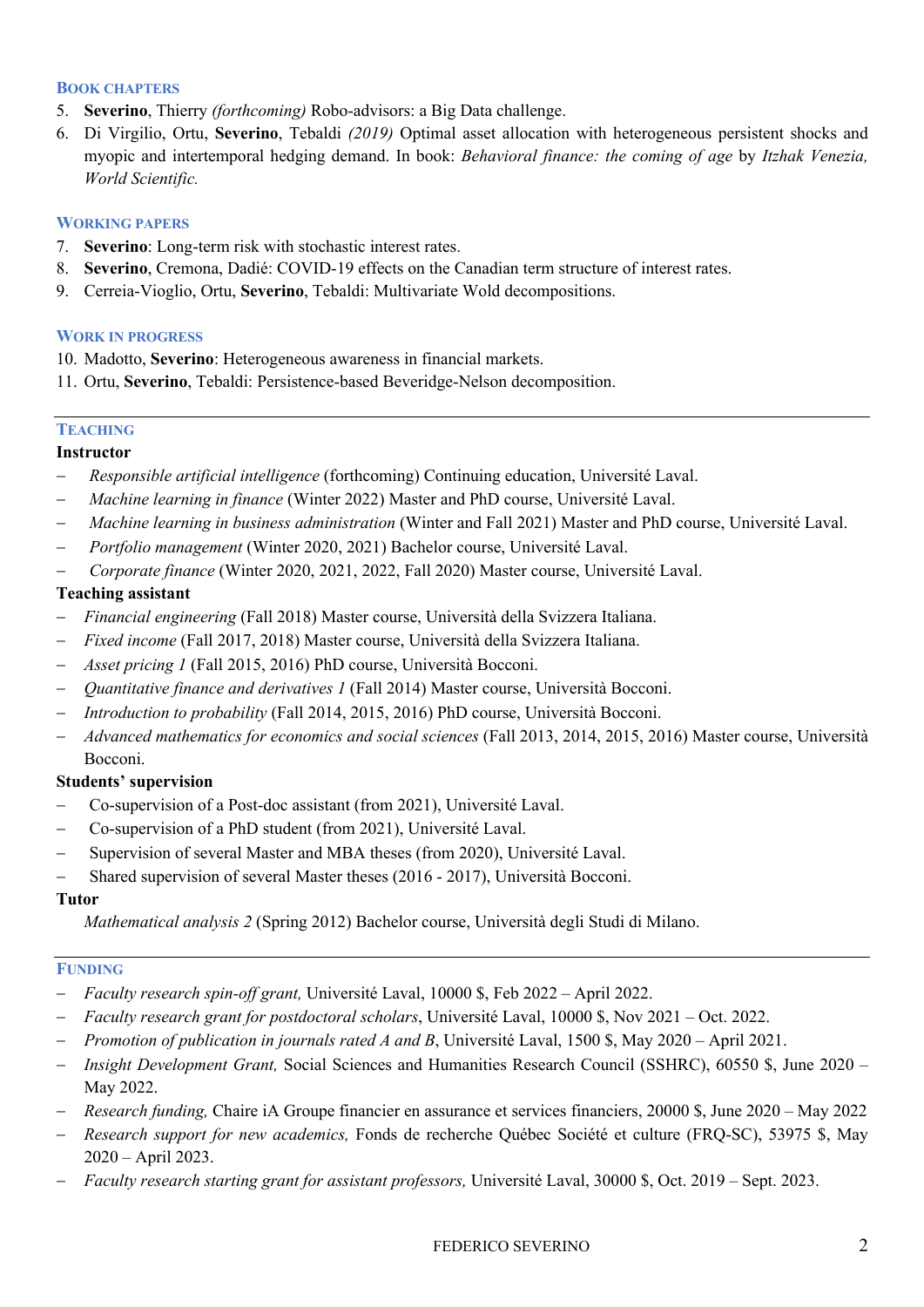#### **AWARDS AND FELLOWSHIPS**

- *Mitacs Globalink Research Award (academic supervisor)*, March 2022.
- *AMASES Award for the best paper by a young researcher at XL Annual Meeting*, Sept. 2016.
- *Fondazione Cariplo Mobility grant*, 2016.
- *PhD Award*, Università Bocconi, Sept. 2014.
- *PhD fellowship*, Università Bocconi, Sept. 2012 Jan. 2017.
- *Registration to National Register of Excellences* for school year 2006/07.

#### **INVITED PRESENTATIONS**

- 1. Cerreia-Vioglio, Ortu, Rotondi, Severino (June 2021) On time-consistent multi-horizon portfolio allocation. *Canadian Operational Research Society (CORS) 2021 Annual Conference, University of Waterloo and University of Toronto (virtual).*
- 2. Cerreia-Vioglio, Ortu, Rotondi, Severino (May 2021) On time-consistent multi-horizon portfolio allocation. *Goethe Universität Frankfurt* (virtual).
- 3. Severino (May 2019) Weak time-derivatives and pricing equations. *Workshop on Martingales in Finance and Physics, International Centre for Theoretical Physics, Trieste.*
- 4. Severino (Feb. 2019) Long-term risk with stochastic interest rates. *Barclays Quantitative Portfolio Strategy, London.*
- 5. Severino (Feb. 2019) Research topics in asset pricing. *Brunel University London.*
- 6. Severino (Jan. 2019) Long-term risk with stochastic interest rates. *Universiteit van Amsterdam.*
- 7. Severino (Jan. 2019) Long-term risk with stochastic interest rates. *Université du Québec à Montréal.*
- 8. Severino (Jan. 2019) Long-term risk with stochastic interest rates. *University of Western Ontario.*
- 9. Severino (Jan. 2019) Research topics in asset pricing. *Durham University.*
- 10. Severino (Dec. 2018) Long-term risk with stochastic interest rates. *Université Laval.*
- 11. Severino (Dec. 2018) Long-term risk with stochastic interest rates. *Université de Montréal.*
- 12. Severino (May 2017) Long-term risk with stochastic interest rates. *Università della Svizzera Italiana.*
- 13. Marinacci, Severino (Oct. 2016) Weak time-derivatives and no arbitrage pricing. *Università degli Studi di Milano-Bicocca.*

#### **CONTRIBUTED PRESENTATIONS**

- 14. Cerreia-Vioglio, Ortu, Rotondi, Severino (April 2022) On time-consistent multi-horizon portfolio allocation. *10th International Hybrid Conference on Mathematical and Statistical Methods for Actuarial Sciences and Finance (MAF)*, *Università di Salerno (virtual).*
- 15. Severino, Cremona, Dadié (March 2022) COVID-19 effects on the Canadian term structure of interest rates. *Session chair, The Resilient Society Conference, ICEA: International Centre for Economic Analysis (virtual).*
- 16. Cerreia-Vioglio, Ortu, Rotondi, Severino (Dec. 2021) On time-consistent multi-horizon portfolio allocation. *Session chair, 2021 New Zealand Finance Meeting*, *Auckland Center for Financial Research (virtual).*
- 17. Severino, Cremona, Dadié (Sept. 2021) COVID-19 effects on the Canadian term structure of interest rates. *XLV AMASES Conference, Università Mediterranea di Reggio Calabria (virtual).*
- 18. Cerreia-Vioglio, Ortu, Rotondi, Severino (Aug. 2021) On time-consistent multi-horizon portfolio allocation. *Econometric Society European Meeting 2021 (ESEM)*, *Københavns Universitet (virtual)*.
- 19. Cerreia-Vioglio, Ortu, Severino, Tebaldi (July 2021) Multivariate Wold decompositions. *6th Canadian Conference in Applied Statistics (Statistics 2021 Canada), Concordia University (virtual).*
- 20. Cerreia-Vioglio, Ortu, Severino, Tebaldi (June 2021) Multivariate Wold decompositions. *Session chair, 2021 Annual Congress of the Swiss Society of Economics and Statistics (SSES), Universität Zürich (virtual).*
- 21. Severino, Cremona, Dadié (May 2021) COVID-19 effects on the Canadian term structure of interest rates. *28th Annual Meeting of the Global Finance Conference (GCF), California State University, Fresno (virtual).*
- 22. Cerreia-Vioglio, Ortu, Severino, Tebaldi (Dec. 2020) Multivariate Wold decompositions. *14th International Conference on Computational and Financial Econometrics (CFE), University of London (virtual).*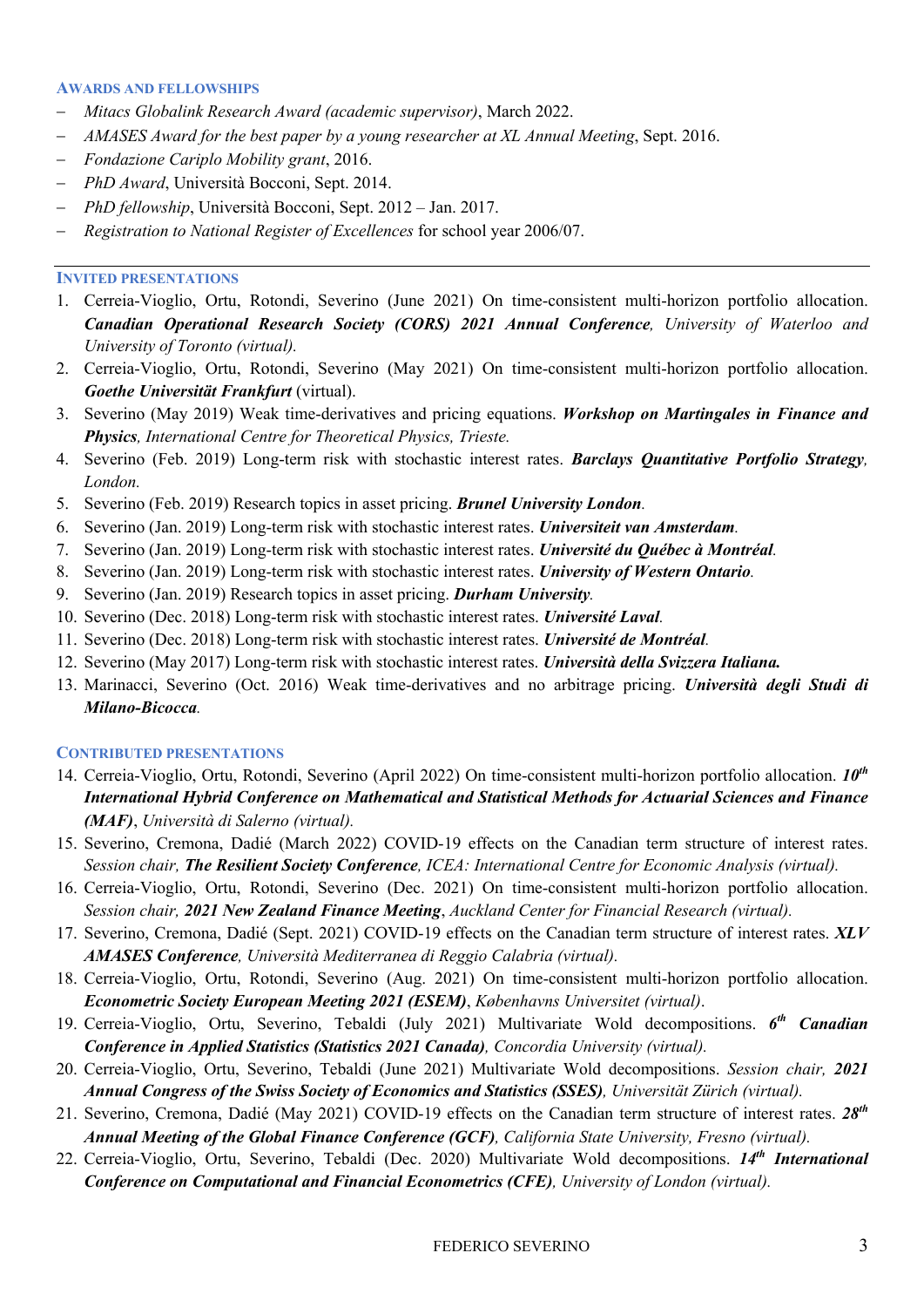- 23. Severino (Dec. 2019) Long-term risk with stochastic interest rates. *European Winter Meeting of the Econometric Society 2019, Erasmus Universiteit Rotterdam.*
- 24. Severino (June 2019) Long-term risk with stochastic interest rates. *International Risk Management Conference 2019 (IRMC), Università Bocconi.*
- 25. Severino (July 2018) Long-term risk with stochastic interest rates. *10th World Congress of the Bachelier Finance Society, Trinity College, Dublin.*
- 26. Severino (June 2018) Long-term risk with stochastic interest rates. *2018 North American Meeting of the Econometric Society (NASMES), University of California, Davis.*
- 27. Ortu, Severino, Tamoni, Tebaldi (June 2018) A persistence-based Wold-type decomposition for stationary time series. *11th Annual Society for Financial Econometrics Conference (SoFiE), Università della Svizzera Italiana.*
- 28. Severino (March 2018) Long-term risk with stochastic interest rates. *Model Uncertainty and Robust Finance Workshop, Università degli Studi di Milano.*
- 29. Di Virgilio, Ortu, Severino, Tebaldi (Feb. 2018) Optimal asset allocation with heterogeneous persistence of shocks. *Minisymposium co-chair, 9th Vienna International Conference on Mathematical Modelling (MATHMOD), Technische Universität Wien.*
- 30. Di Virgilio, Ortu, Severino, Tebaldi (Dec. 2017) Optimal asset allocation with heterogeneous persistence of shocks. *11th International Conference on Computational and Financial Econometrics (CFE), University of London.*
- 31. Ortu, Severino, Tamoni, Tebaldi (Sept. 2017) A persistence-based Wold-type decomposition for stationary time series. *XLI AMASES Conference, Università di Cagliari.*
- 32. Severino (Sept. 2017) Long-term risk with stochastic interest rates. *EDGE jamboree, Università Bocconi.*
- 33. Marinacci, Severino (Jan. 2017) Weak time-derivatives and no arbitrage pricing. *XVIII Quantitative Finance Workshop, Università degli Studi di Milano-Bicocca.*
- 34. Marinacci, Severino (Sept. 2016) Weak time-derivatives and no arbitrage pricing. *XL AMASES Conference, Università di Catania.*
- 35. Ortu, Severino, Tamoni, Tebaldi (Dec. 2014) A persistence-based Wold-type decomposition for stationary time series. *8th International Conference on Computational and Financial Econometrics (CFE), Università di Pisa.*

## **OTHER PRESENTATIONS**

- 36. Cerreia-Vioglio, Ortu, Severino, Tebaldi (Feb. 2022) Multivariate Wold decompositions. *Seminar at the Economics Department, Université Laval.*
- 37. Madotto, Severino (April 2019) Heterogeneous awareness in financial markets. *Brown Bag Seminar, Università della Svizzera Italiana.*
- 38. Severino (May 2018) Long-term risk with stochastic interest rates. *Brown Bag Seminar, Università della Svizzera Italiana.*
- 39. Severino (April 2018) Long-term risk with stochastic interest rates. *Brown Bag Seminar, Università Bocconi.*
- 40. Ortu, Severino, Tamoni, Tebaldi (Oct. 2016) Persistence-based Wold-type decompositions for economic and financial time series. *Prof. Marc Henry reading group, The Pennsylvania State University, University Park.*
- 41. Di Virgilio, Ortu, Severino, Tebaldi (April 2016) Optimal asset allocation with heterogeneous persistence of shocks. *Prof. Lars Peter Hansen reading group, The University of Chicago.*
- 42. Ortu, Severino, Tamoni, Tebaldi (April 2016) Persistence-based Wold-type decompositions for economic and financial time series. *Prof. Lars Peter Hansen reading group, The University of Chicago.*

## **OTHER CONFERENCES AND SCHOOLS**

- *Confronting Uncertainty in Climate Change workshop*, IMSI, University of Chicago (virtual), April 2022.
- *LABIFUL Annual Conference*, Université Laval (virtual), Nov. 2021.
- *Paris Finance December Meeting 2020*, EUROFIDAI and ESSEC Business School (virtual), Dec. 2020.
- *1st School in Machine Learning of Dynamic Processes and Time Series Analysis*, Scuola Normale Superiore, Pisa (virtual), Nov. 2020.
- *LABIFUL Annual Conference*, Université Laval (virtual), Nov. 2020.
- *SFS Cavalcade North America 2020*, Indiana University (virtual), May 2020.

# FEDERICO SEVERINO 4